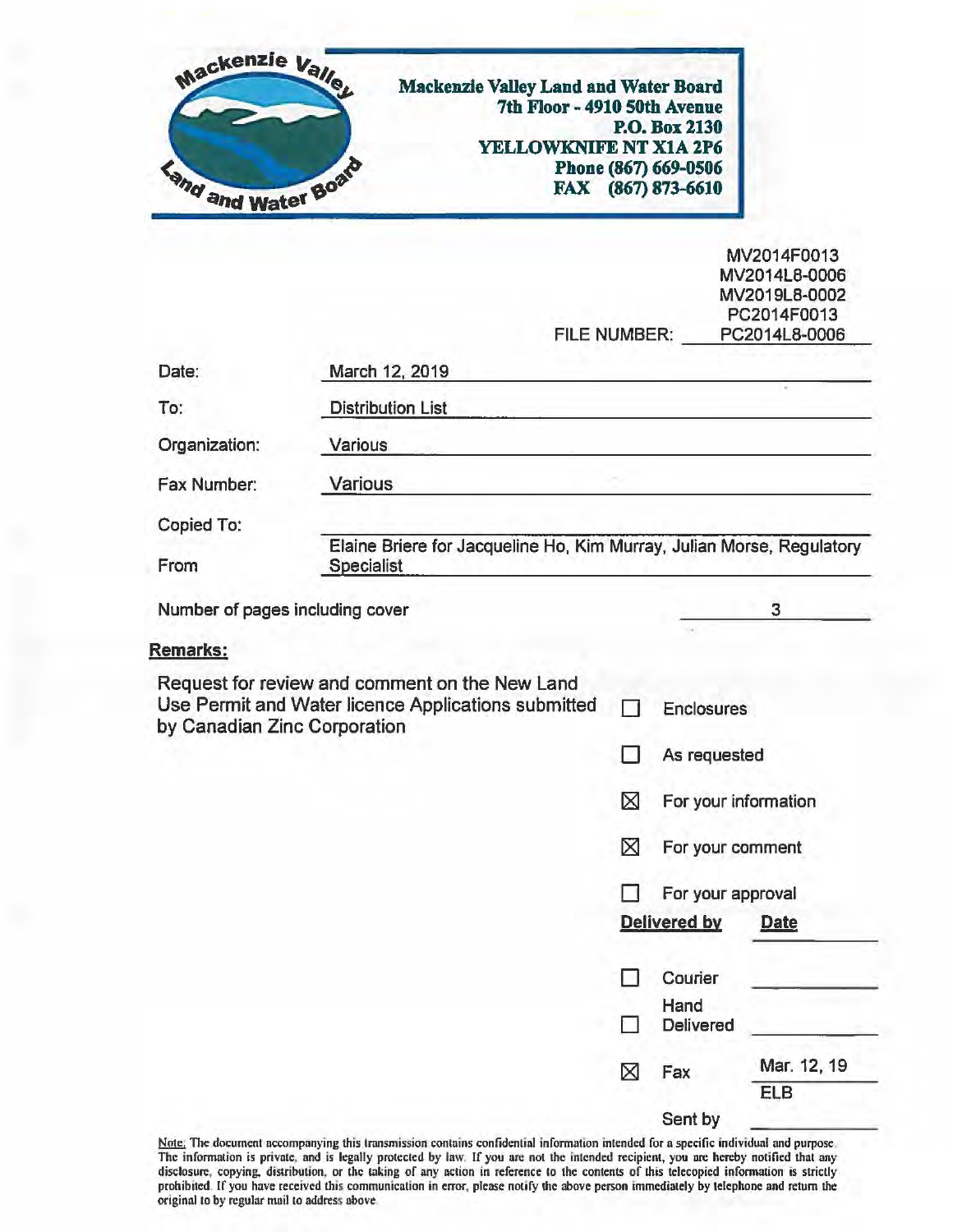#### **Permits**

| From:    | ORS Administrator <lwbors@yk.com></lwbors@yk.com>                                  |
|----------|------------------------------------------------------------------------------------|
| Sent:    | March 12, 2019 4:20 PM                                                             |
| To:      | <b>Undisclosed Recipients</b>                                                      |
| Subject: | Request for Comments on MVLWB Item - Canadian Zinc Corporation - Prairie Creek All |
|          | Season Road (ASR) - Land Use Permits and Water Licences (MV2014F0013               |
|          | MV2014L8-0006 MV2019L8-0002 PC2014F0013 PC2014L8-0006)                             |
|          |                                                                                    |

The Mackenzie Valley Land and Water Board invites reviewers to submit comments on **Canadian Zinc Corporation** - **Prairie Creek All Season Road (ASR)** - **Land Use Permits and Water licences (MV2014F0013 MV2014LS-0006 MV2019l8-0002 PC2014F0013 PC2014L8-0006)** via the LWB Online Review System.

- To access **Canadian** Zinc **Corporation Prairie Creek All Season Road (ASR) Land Use Permits and Water Licences (MV2014F0013 MV2014LS-0006 MV2019l8-0002 PC2014F0013 PC2014l8-0006),** please follow this link: LWB Online Review System.
- The deadline for reviewers to submit comments is Apr 02 at 9:59pm Mountain Time.
- The deadline for the proponent to submit responses is Apr 09 at 9:59pm Mountain Time.
- The User Manual for the LWB Online Review System is available here.

This request is being distributed by email only. If you require materials to be mailed or faxed, or require other assistance, please contact the Mackenzie Valley Land and Water Board.

- Jacqueline Ho: 867-766-7455 jho@mvlwb.com
- Jen Potten: 867-766-7468 jpotten@mvlwb.com
- Julian Morse: 867-766-7453 jmorse@mvlwb.com
- Kim Murray: (867) 766-7458 kmurray@mvlwb.com

Please sign in to update your notification preferences and note that this is a system generated email, so any feedback should be directed to webmaster@mvlwb.com.

1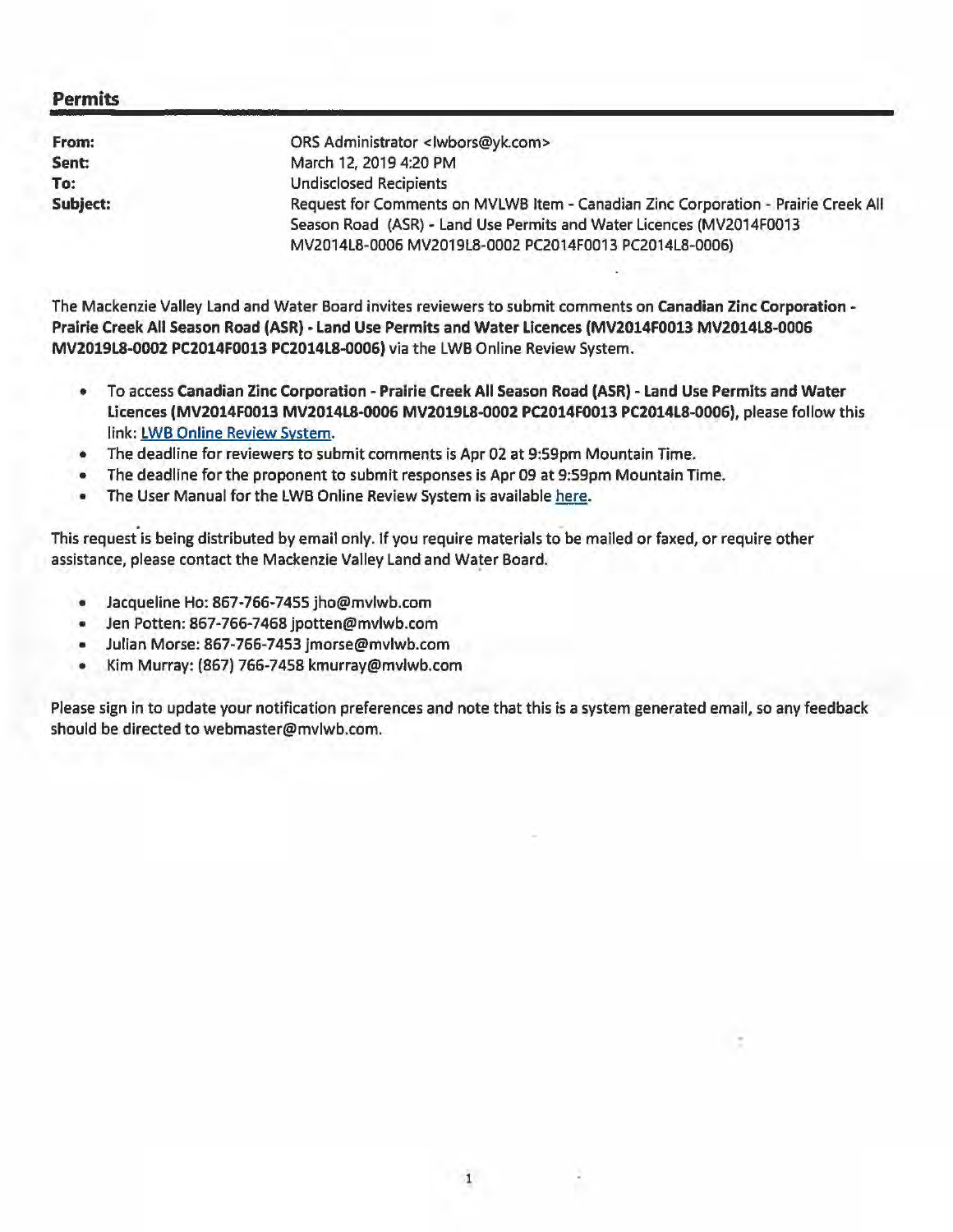### March 12, 2019 **File Number:**

#### **DEHCHO REGION DISTRIBUTION LIST**

| Organization                 | <b>Contact Name</b>   | Contact Position/Title | Email           |
|------------------------------|-----------------------|------------------------|-----------------|
| Fort Simpson Métis Local #52 | <b>Marie Lafferty</b> | President              | (867) 695-2040; |